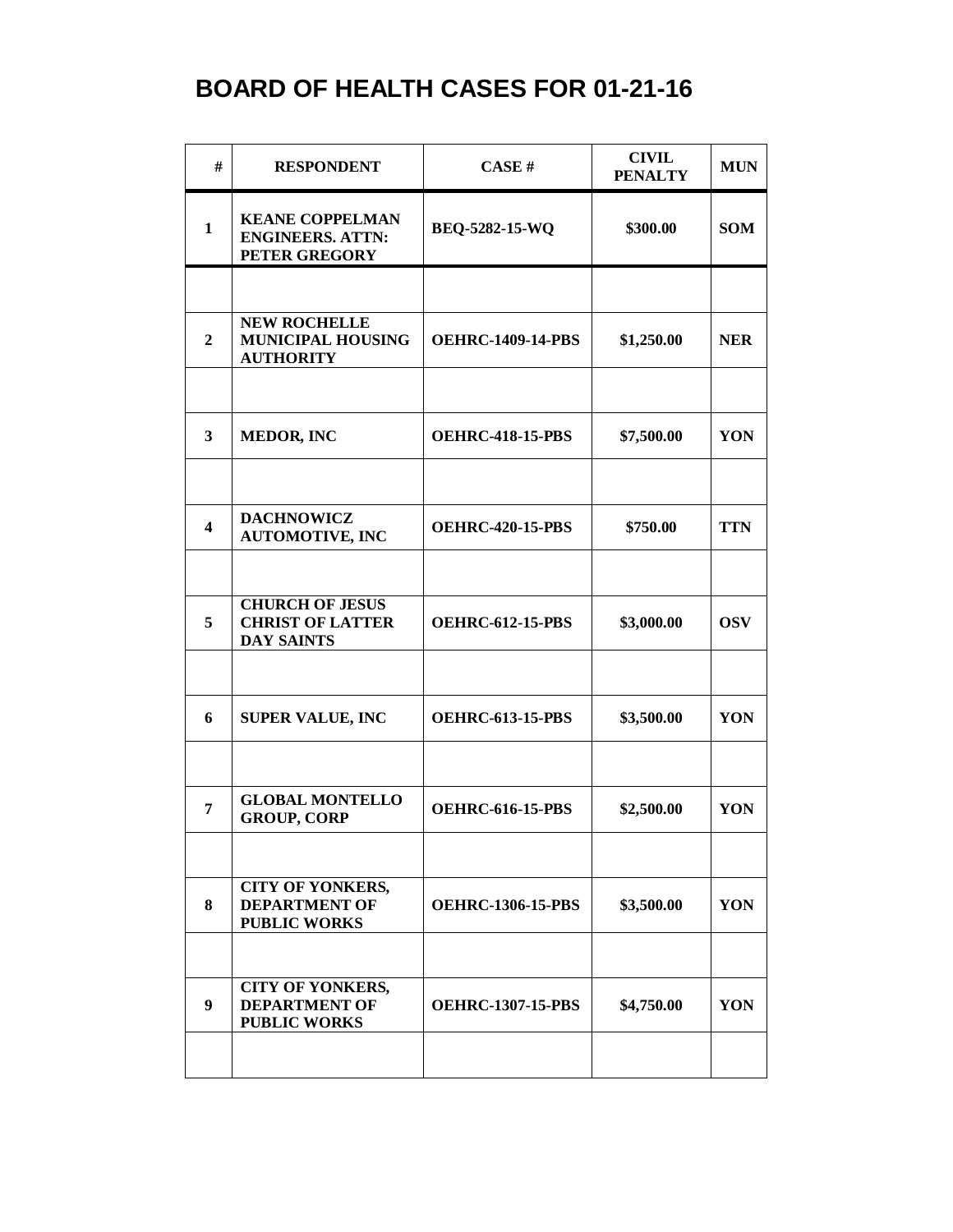| #  | <b>RESPONDENT</b>                                                          | CASE#                    | <b>CIVIL</b><br><b>PENALTY</b> | <b>MUN</b> |
|----|----------------------------------------------------------------------------|--------------------------|--------------------------------|------------|
| 10 | <b>PARAS CHADHA</b><br><b>RANJANA KHOSLA</b>                               | <b>OEHRC-1308-15-PBS</b> | \$2,200.00                     | <b>NER</b> |
|    |                                                                            |                          |                                |            |
| 11 | <b>OUR LADY OF MERCY</b>                                                   | <b>OEHRC-1413-15-PBS</b> | \$500.00                       | <b>POC</b> |
|    |                                                                            |                          |                                |            |
| 12 | 210-220-230 OWNERS<br><b>CORP</b>                                          | <b>OEHRC-1429-15-PBS</b> | \$4,500.00                     | <b>NER</b> |
|    |                                                                            |                          |                                |            |
| 13 | EDMUND GEISINGER,<br><b>EXPRESS MGMT #2,</b><br><b>LLC</b>                 | <b>OEHRC-1431-15-PBS</b> | \$2,200.00                     | <b>NER</b> |
|    |                                                                            |                          |                                |            |
| 14 | LYCEUM BUILDING,<br>CO                                                     | <b>OEHRC-1433-15-PBS</b> | \$250.00                       | <b>TTN</b> |
|    |                                                                            |                          |                                |            |
| 15 | <b>235-245 DELAWARE</b><br><b>REALTY ASSOC, LLC</b>                        | <b>OEHRC-1434-15-PBS</b> | \$700.00                       | <b>WHP</b> |
|    |                                                                            |                          |                                |            |
| 16 | <b>GREENBURGH CENT</b><br><b>SCHOOL DISTRICT #7,</b><br>MICHAEL J. FALCONE | <b>OEHRC-1435-15-PBS</b> | \$500.00                       | <b>WHP</b> |
|    |                                                                            |                          |                                |            |
| 17 | <b>GREENBURGH CENT</b><br><b>SCHOOL DISTRICT #7,</b><br>MICHAEL J. FALCONE | <b>OEHRC-1438-15-PBS</b> | \$4,000.00                     | <b>GRB</b> |
|    |                                                                            |                          |                                |            |
| 18 | <b>CITY OF NEW</b><br><b>ROCHELLE</b>                                      | <b>OEHRC-1502-15-PBS</b> | \$5,300.00                     | <b>NER</b> |
|    |                                                                            |                          |                                |            |
| 19 | <b>CITY OF NEW</b><br><b>ROCHELLE</b>                                      | <b>OEHRC-1503-15-PBS</b> | \$4,850.00                     | <b>NER</b> |
|    |                                                                            |                          |                                |            |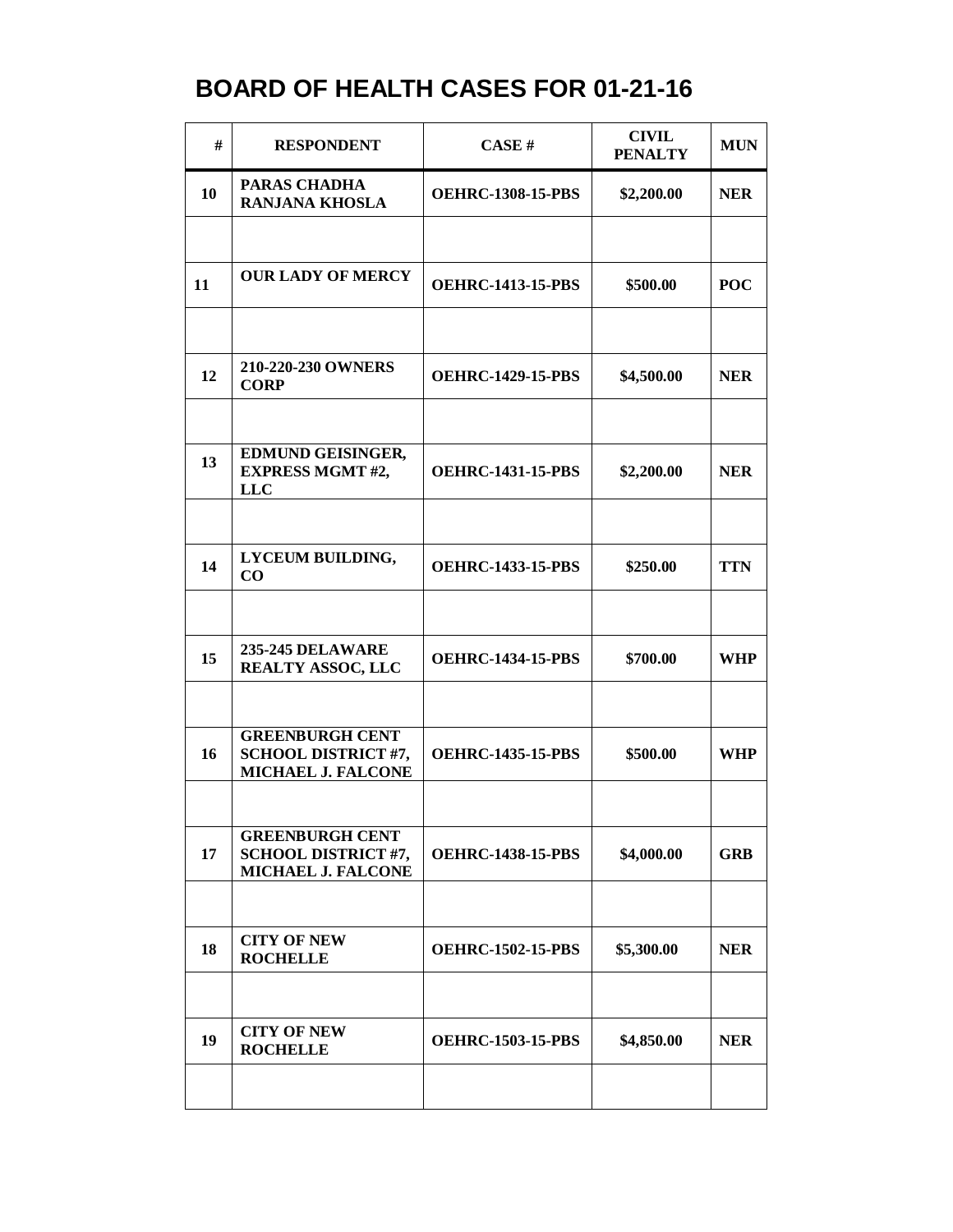| #  | <b>RESPONDENT</b>                                                                         | CASE#                    | <b>CIVIL</b><br><b>PENALTY</b> | <b>MUN</b> |
|----|-------------------------------------------------------------------------------------------|--------------------------|--------------------------------|------------|
| 20 | <b>JIA &amp; ZOU SHENGLI</b>                                                              | <b>OEHRC-1511-15-PBS</b> | \$500.00                       | <b>NOC</b> |
|    |                                                                                           |                          |                                |            |
| 21 | <b>CITY OF MOUNT</b><br><b>VERNON</b>                                                     | <b>OEHRC-1525-15-PBS</b> | \$100.00                       | <b>MTV</b> |
|    |                                                                                           |                          |                                |            |
| 22 | <b>SOMERS MANOR</b><br><b>NURSING HOME</b>                                                | <b>OEHRC-1526-15-PBS</b> | \$2,600.00                     | <b>SOM</b> |
|    |                                                                                           |                          |                                |            |
| 23 | <b>SOMERS POINTE</b><br><b>GOLF CLUB, LLC</b>                                             | <b>OEHRC-1532-15-PBS</b> | \$3,850.00                     | <b>SOM</b> |
|    |                                                                                           |                          |                                |            |
| 24 | <b>BRIARCLIFF MARKET</b><br><b>INC/BRIARCLIFF</b><br><b>MARKET</b>                        | <b>PHP-5729-15-FSE</b>   | \$1,300.00                     | <b>BRM</b> |
|    |                                                                                           |                          |                                |            |
| 25 | <b>CHINA CITY CHINESE</b><br>RESTAURANT, INC/<br><b>CHINA CITY</b>                        | PHP-5730-15-FSE          | \$1,700.00                     | <b>BRM</b> |
|    |                                                                                           |                          |                                |            |
| 26 | <b>ARMANDO FOOD</b><br><b>CORP/SCORPION</b><br>RESTAURANT                                 | <b>PHP-5765-15-FSE</b>   | \$2,550.00                     | YON        |
|    |                                                                                           |                          |                                |            |
| 27 | <b>GARNETT LOBAMAN/</b><br><b>JAMAICA KITCHEN</b>                                         | <b>PHP-5771-15-FSE</b>   | \$3,400.00                     | YON        |
|    |                                                                                           |                          |                                |            |
| 28 | PETE'S COLONIAL<br><b>REST, INC/ CROTON</b><br><b>COLONIAL REST &amp;</b><br><b>DINER</b> | <b>PHP-5781-15-FSE</b>   | \$900.00                       | <b>CRO</b> |
|    |                                                                                           |                          |                                |            |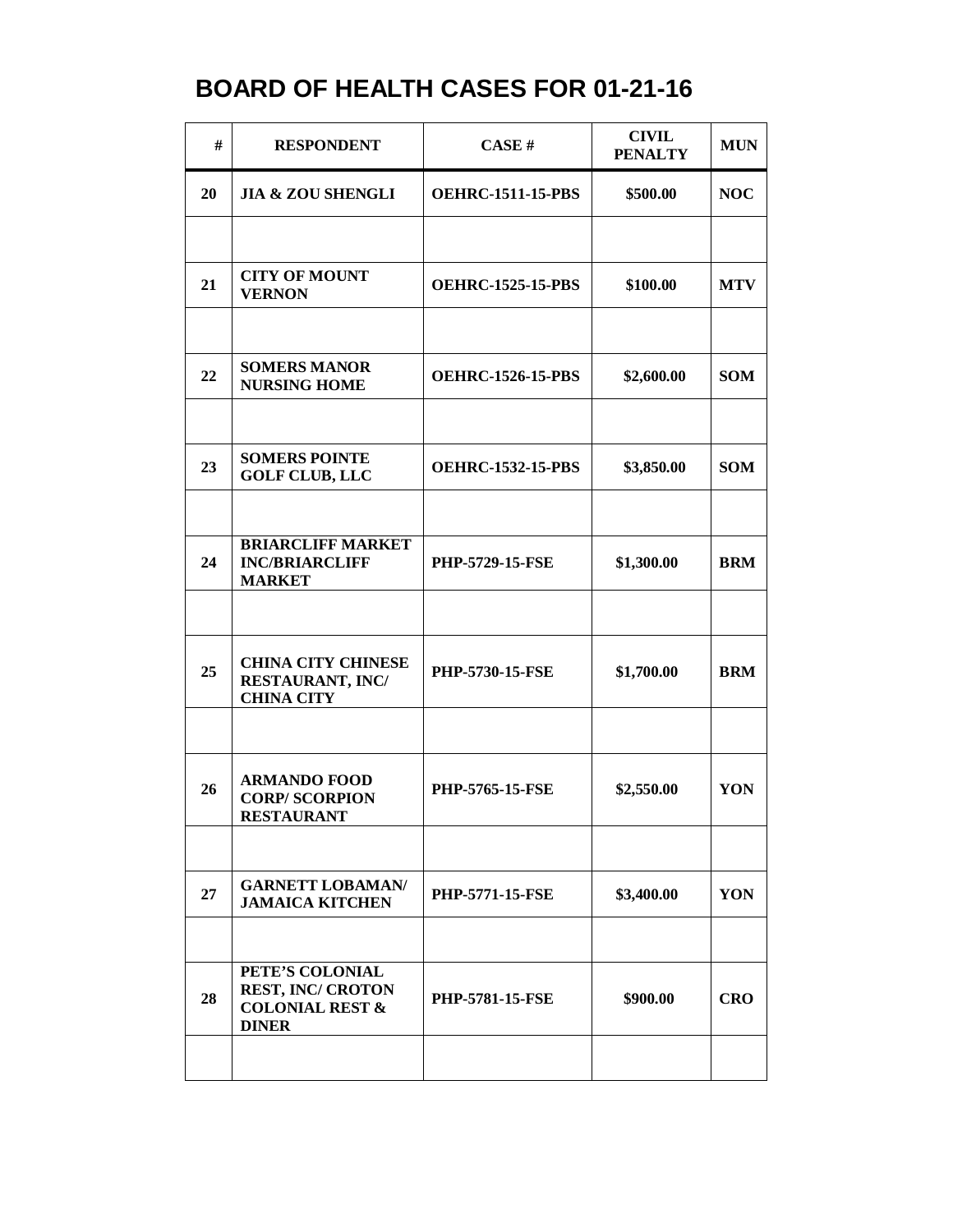| #  | <b>RESPONDENT</b>                                                          | CASE#                  | <b>CIVIL</b><br><b>PENALTY</b> | <b>MUN</b> |
|----|----------------------------------------------------------------------------|------------------------|--------------------------------|------------|
| 29 | <b>MEXICALI</b><br><b>RESTAURANT</b>                                       | <b>PHP-5852-15-FSE</b> | \$2,000.00                     | <b>MTP</b> |
|    |                                                                            |                        |                                |            |
| 30 | <b>PATISSERIE</b><br>SALZBURG OF RYE/P.<br><b>SALZBURG</b>                 | <b>PHP-5973-15-FSE</b> | \$3,000.00                     | <b>RYE</b> |
|    |                                                                            |                        |                                |            |
| 31 | TAQUA FOOD, CORP/<br><b>NEW YORKER FRIED</b><br><b>CHICKEN</b>             | <b>PHP-6401-15-FSE</b> | \$2,300.00                     | YON        |
|    |                                                                            |                        |                                |            |
| 32 | PLAZA GARBALDI,<br><b>INC/PLAZA</b><br><b>GARBALDI</b>                     | <b>PHP-6403-15-FSE</b> | \$2,200.00                     | YON        |
|    |                                                                            |                        |                                |            |
| 33 | <b>HAMIDI CORP/</b><br>YONKERS FRIED<br><b>CHICKEN</b>                     | <b>PHP-6406-15-FSE</b> | \$2,400.00                     | YON        |
|    |                                                                            |                        |                                |            |
| 34 | <b>NEW APPLE DELI &amp;</b><br><b>GROCERY, INC/NEW</b><br><b>YORK DELI</b> | <b>PHP-6420-15-FSE</b> | \$300.00                       | YON        |
|    |                                                                            |                        |                                |            |
| 35 | <b>FRANK PERRI/ ROMA</b><br>PIZZA 11                                       | <b>PHP-6422-15-FSE</b> | \$300.00                       | YON        |
|    |                                                                            |                        |                                |            |
| 36 | <b>KEMEY'S COVE</b><br><b>CONDO ASSOC/POOL</b>                             | PHP-5719-15-SPO        | \$300.00                       | <b>BRM</b> |
|    |                                                                            |                        |                                |            |
| 37 | POCANTICO HILLS<br><b>SCHOOL DISTRICT/</b><br><b>POOL</b>                  | PHP-5752-15-SPO        | \$2,100.00                     | <b>SLH</b> |
|    |                                                                            |                        |                                |            |